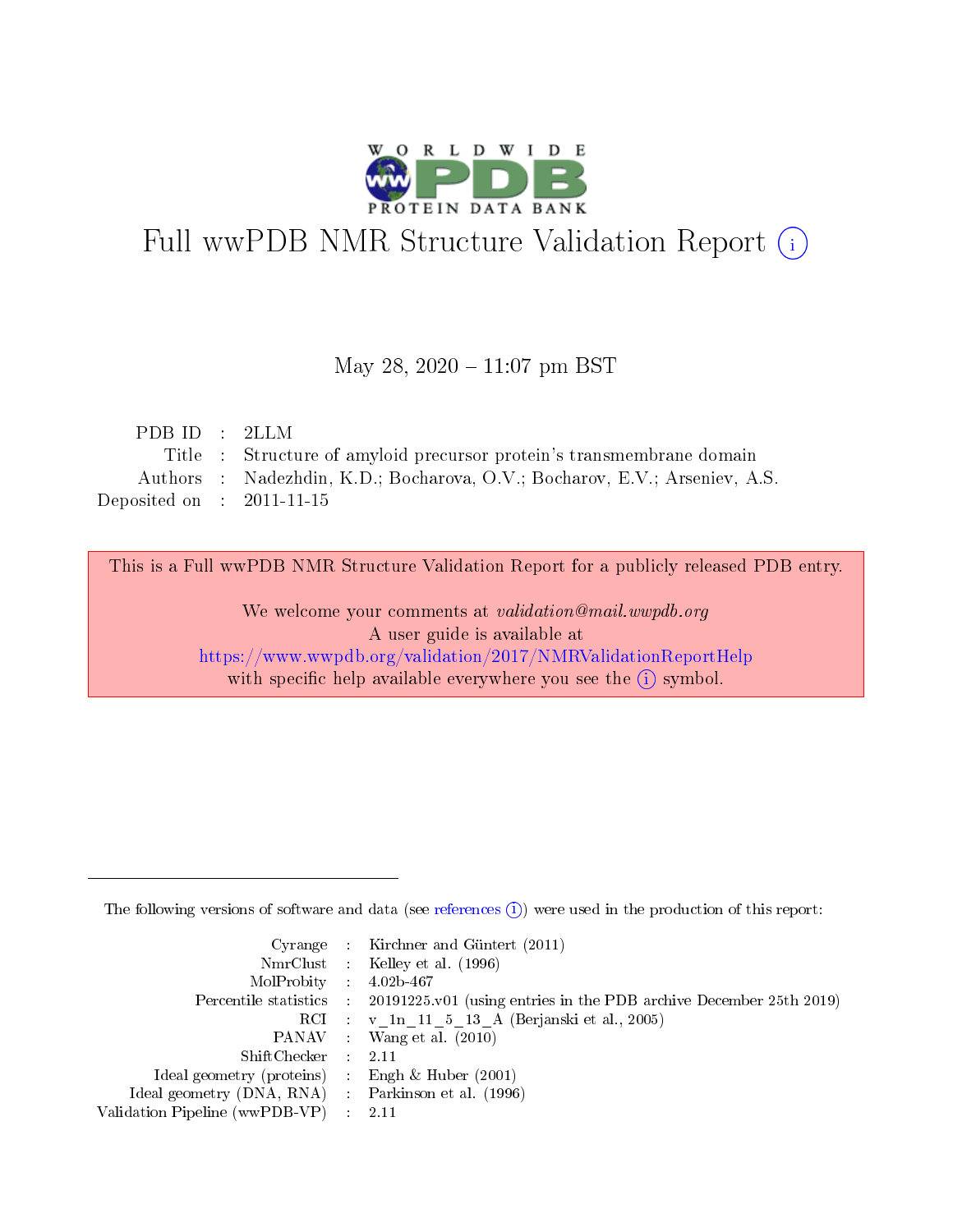# 1 [O](https://www.wwpdb.org/validation/2017/NMRValidationReportHelp#overall_quality)verall quality at a glance  $(i)$

The following experimental techniques were used to determine the structure: SOLUTION NMR

The overall completeness of chemical shifts assignment is 79%.

Percentile scores (ranging between 0-100) for global validation metrics of the entry are shown in the following graphic. The table shows the number of entries on which the scores are based.



| TATOLIC               | ( $\#\mathrm{Entries}$ ) | $(\#Entries)$ |
|-----------------------|--------------------------|---------------|
| Clashscore            | 158937                   | 12864         |
| Ramachandran outliers | 154571                   | 11451         |
| Sidechain outliers    | 154315                   | 11428         |

The table below summarises the geometric issues observed across the polymeric chains and their fit to the experimental data. The red, orange, yellow and green segments indicate the fraction of residues that contain outliers for  $>=3, 2, 1$  and 0 types of geometric quality criteria. A cyan segment indicates the fraction of residues that are not part of the well-defined cores, and a grey segment represents the fraction of residues that are not modelled. The numeric value for each fraction is indicated below the corresponding segment, with a dot representing fractions  $\epsilon = 5\%$ 

| $\gamma$ hain | Length | Quality of chain |     |    |
|---------------|--------|------------------|-----|----|
|               | 生し     | 70%              | 21% | 9% |

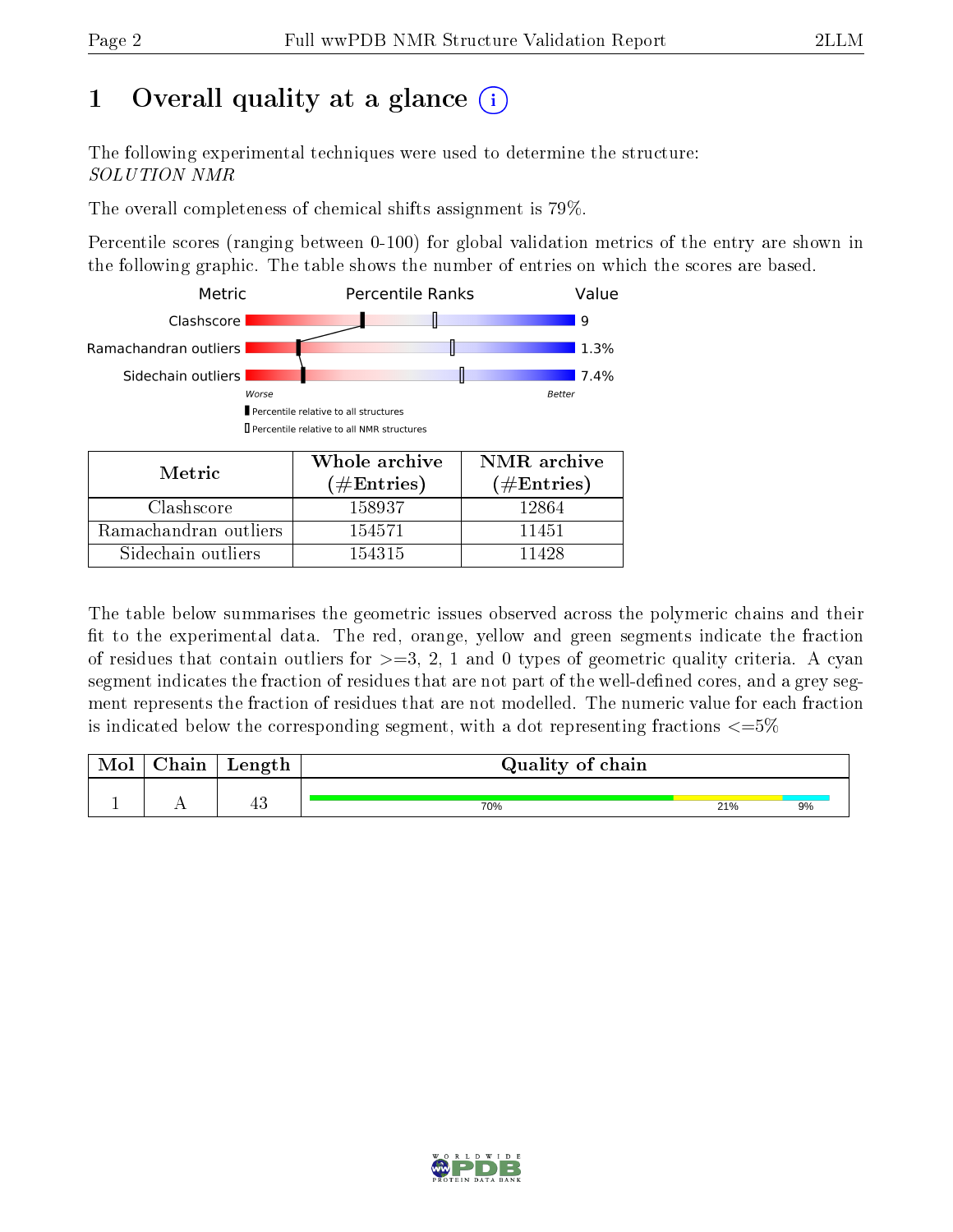# 2 Ensemble composition and analysis  $(i)$

This entry contains 20 models. Model 5 is the overall representative, medoid model (most similar to other models). The authors have identified model 1 as representative, based on the following criterion: fewest violations.

The following residues are included in the computation of the global validation metrics.

| Well-defined (core) protein residues                                            |                 |          |  |  |  |  |
|---------------------------------------------------------------------------------|-----------------|----------|--|--|--|--|
| Backbone RMSD (A)   Medoid model  <br>Well-defined core   Residue range (total) |                 |          |  |  |  |  |
|                                                                                 | $A:2-A:16(15)$  | ാറ       |  |  |  |  |
|                                                                                 | $A:17-A:40(24)$ | $0.06\,$ |  |  |  |  |

Ill-defined regions of proteins are excluded from the global statistics.

Ligands and non-protein polymers are included in the analysis.

The models can be grouped into 4 clusters and 1 single-model cluster was found.

| Cluster number        | Models              |
|-----------------------|---------------------|
|                       | 2, 7, 9, 12, 17, 19 |
|                       | 1, 4, 5, 10, 18     |
|                       | 3, 14, 15, 16, 20   |
|                       | 6, 8, 11            |
| Single-model clusters | 13                  |

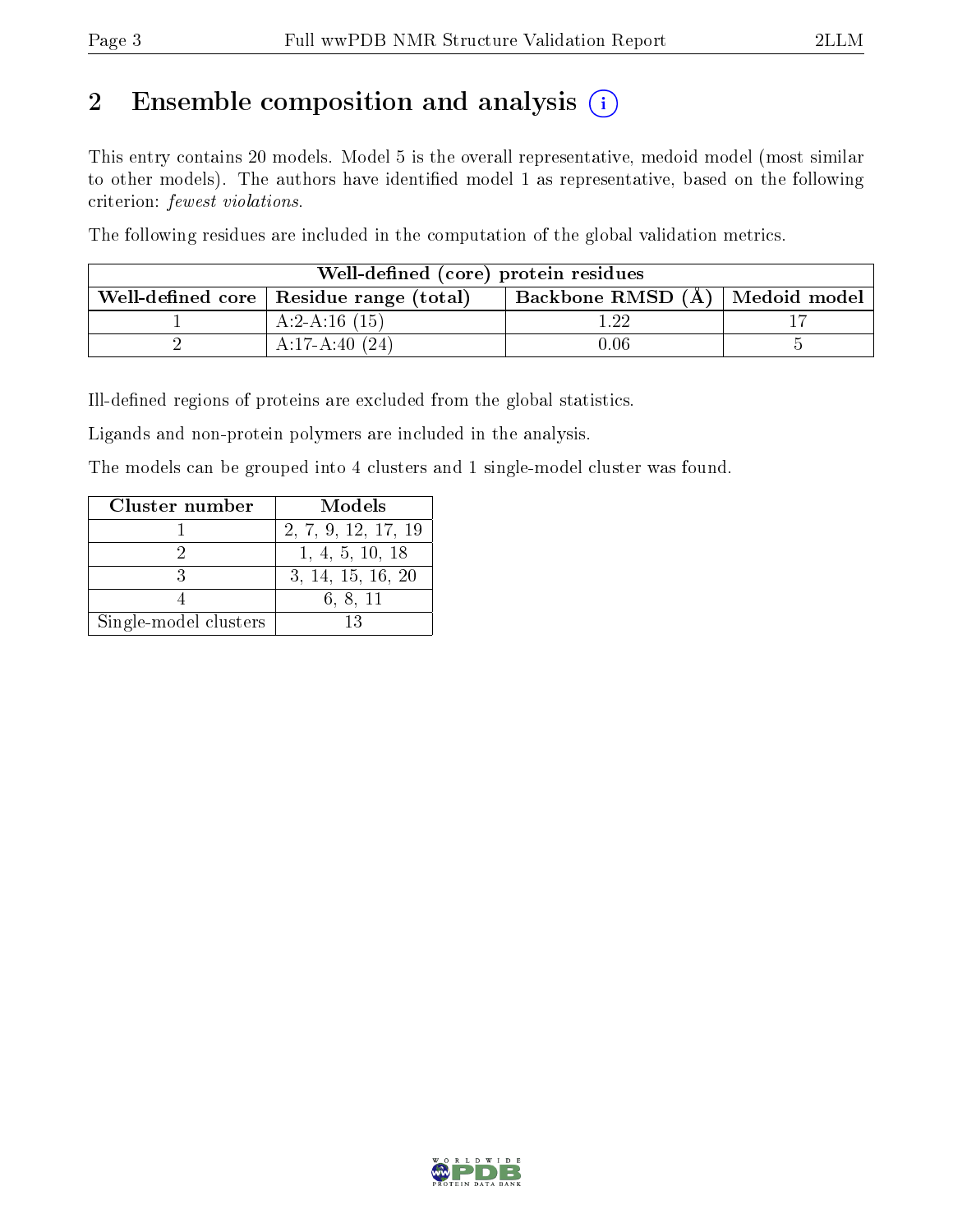# 3 Entry composition (i)

There is only 1 type of molecule in this entry. The entry contains 620 atoms, of which 310 are hydrogens and 0 are deuteriums.

Molecule 1 is a protein called Amyloid beta A4 protein.

| $\operatorname{Mol}$ $\vdash$ | Chain   Residues | $\rm{Atoms}$ |         |     |    |    | Trace |  |
|-------------------------------|------------------|--------------|---------|-----|----|----|-------|--|
|                               |                  | $\rm Total$  |         | H   |    |    |       |  |
|                               | Ψυ               | $620\,$      | $205\,$ | 310 | 50 | 53 |       |  |

There are 2 discrepancies between the modelled and reference sequences:

| Chain | Residue   Modelled | Actual | Comment        | <b>Reference</b>    |
|-------|--------------------|--------|----------------|---------------------|
|       | GLY                |        | EXPRESSION TAG | -P05067<br>- LINP + |
|       | 3ER                |        | EXPRESSION TAG | , UNP P05067        |

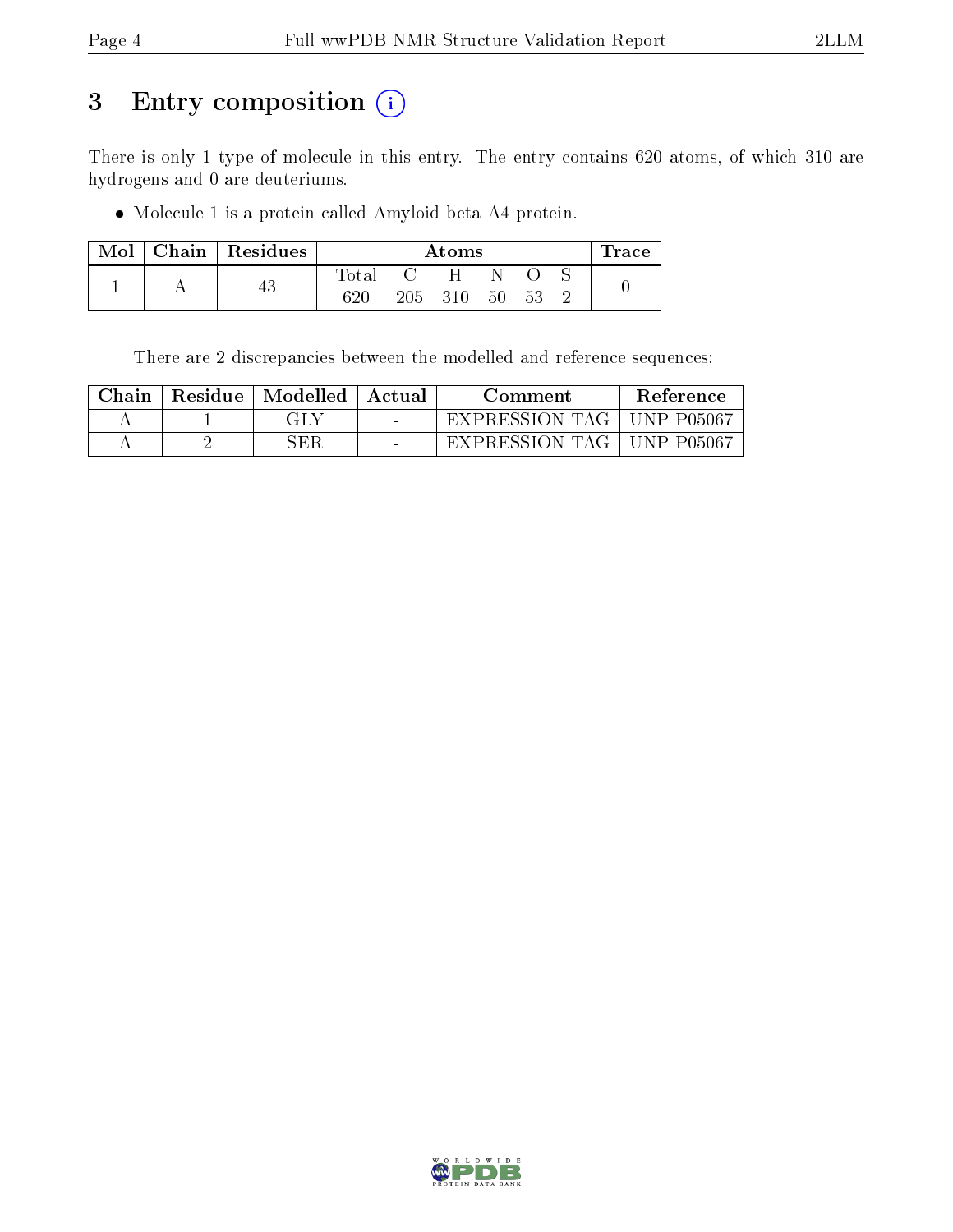# 4 Residue-property plots  $\binom{1}{1}$

## <span id="page-4-0"></span>4.1 Average score per residue in the NMR ensemble

These plots are provided for all protein, RNA and DNA chains in the entry. The first graphic is the same as shown in the summary in section 1 of this report. The second graphic shows the sequence where residues are colour-coded according to the number of geometric quality criteria for which they contain at least one outlier: green  $= 0$ , yellow  $= 1$ , orange  $= 2$  and red  $= 3$  or more. Stretches of 2 or more consecutive residues without any outliers are shown as green connectors. Residues which are classified as ill-defined in the NMR ensemble, are shown in cyan with an underline colour-coded according to the previous scheme. Residues which were present in the experimental sample, but not modelled in the final structure are shown in grey.

• Molecule 1: Amyloid beta A4 protein



## 4.2 Scores per residue for each member of the ensemble

Colouring as in section [4.1](#page-4-0) above.

### 4.2.1 Score per residue for model 1

• Molecule 1: Amyloid beta A4 protein



### 4.2.2 Score per residue for model 2



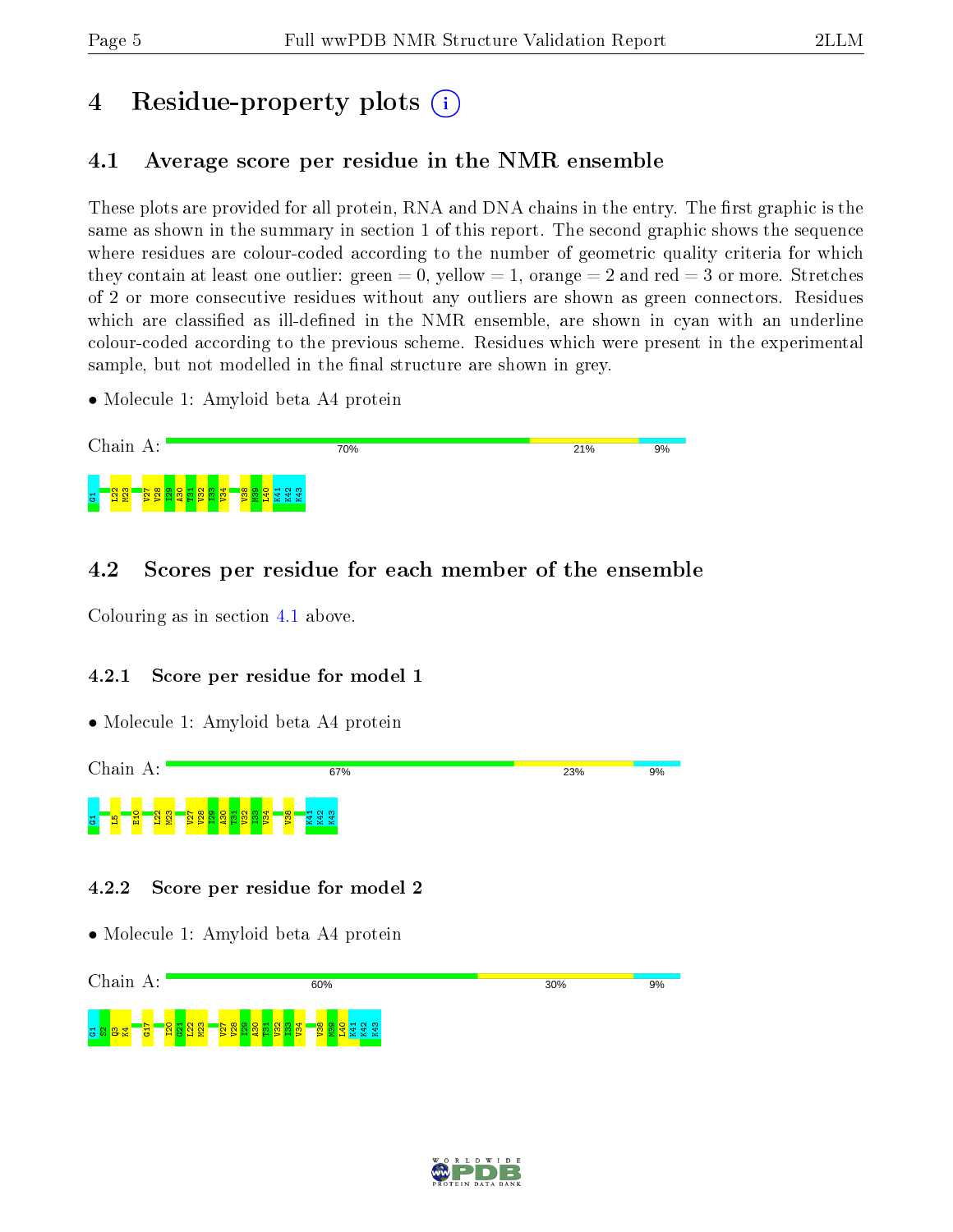#### 4.2.3 Score per residue for model 3

• Molecule 1: Amyloid beta A4 protein



#### 4.2.4 Score per residue for model 4

• Molecule 1: Amyloid beta A4 protein



#### 4.2.5 Score per residue for model 5 (medoid)

• Molecule 1: Amyloid beta A4 protein



#### 4.2.6 Score per residue for model 6

• Molecule 1: Amyloid beta A4 protein

Chain A: 63% 28%  $9%$ g <mark>g g g g g</mark>  $\frac{22}{2}$  $\frac{2}{2}$  $\overline{v}$  $\frac{8}{2}$  $\frac{1}{2}$  $\frac{8}{2}$  $\frac{1}{2}$  $\frac{2}{3}$  $\frac{3}{2}$  $\frac{1}{2}$  $\frac{8}{2}$  $\frac{3}{2}$  $\frac{1}{2}$ K41 K42 K43

#### 4.2.7 Score per residue for model 7



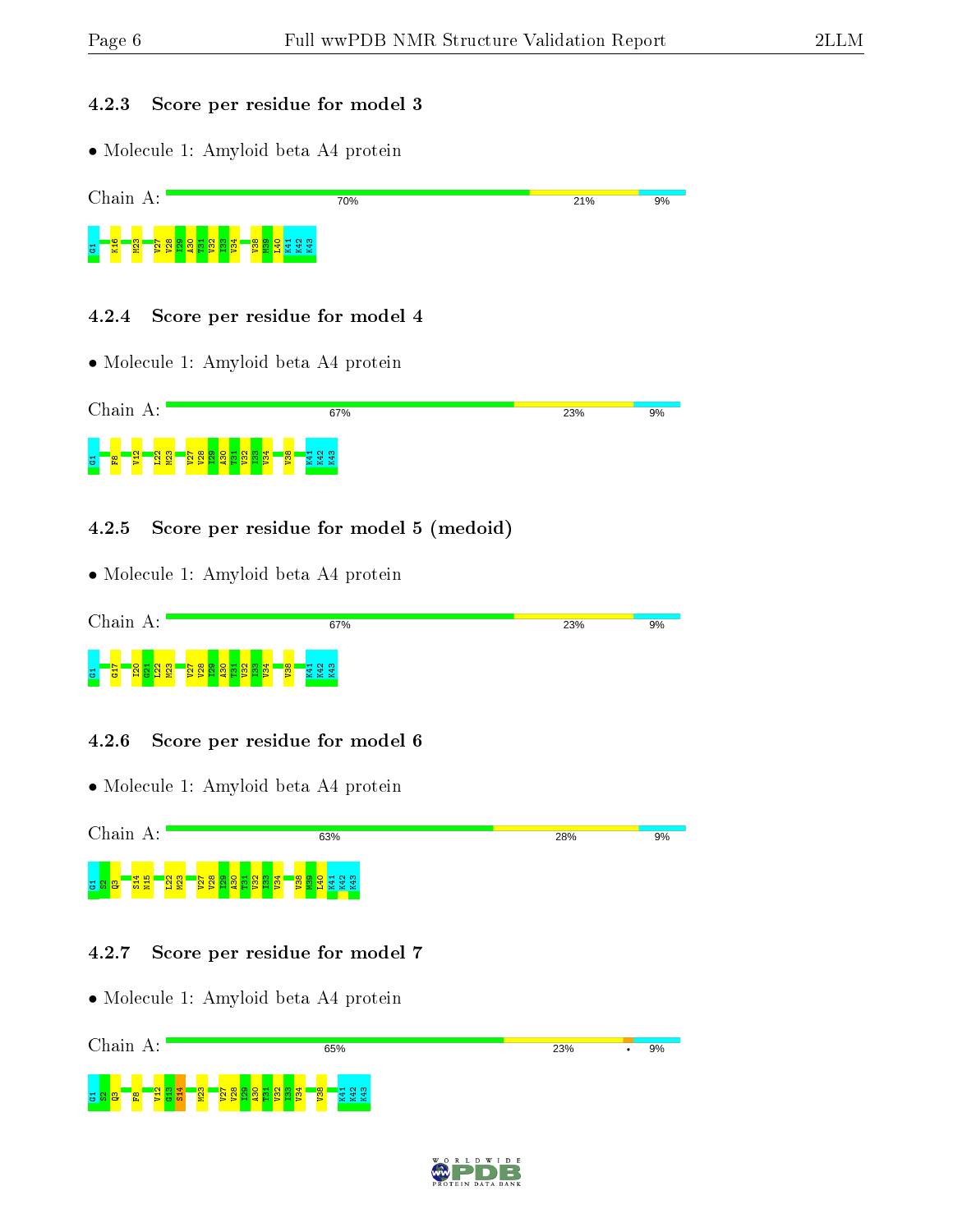#### 4.2.8 Score per residue for model 8

• Molecule 1: Amyloid beta A4 protein



#### 4.2.9 Score per residue for model 9

• Molecule 1: Amyloid beta A4 protein



#### 4.2.10 Score per residue for model 10

• Molecule 1: Amyloid beta A4 protein



#### 4.2.11 Score per residue for model 11

• Molecule 1: Amyloid beta A4 protein



#### 4.2.12 Score per residue for model 12



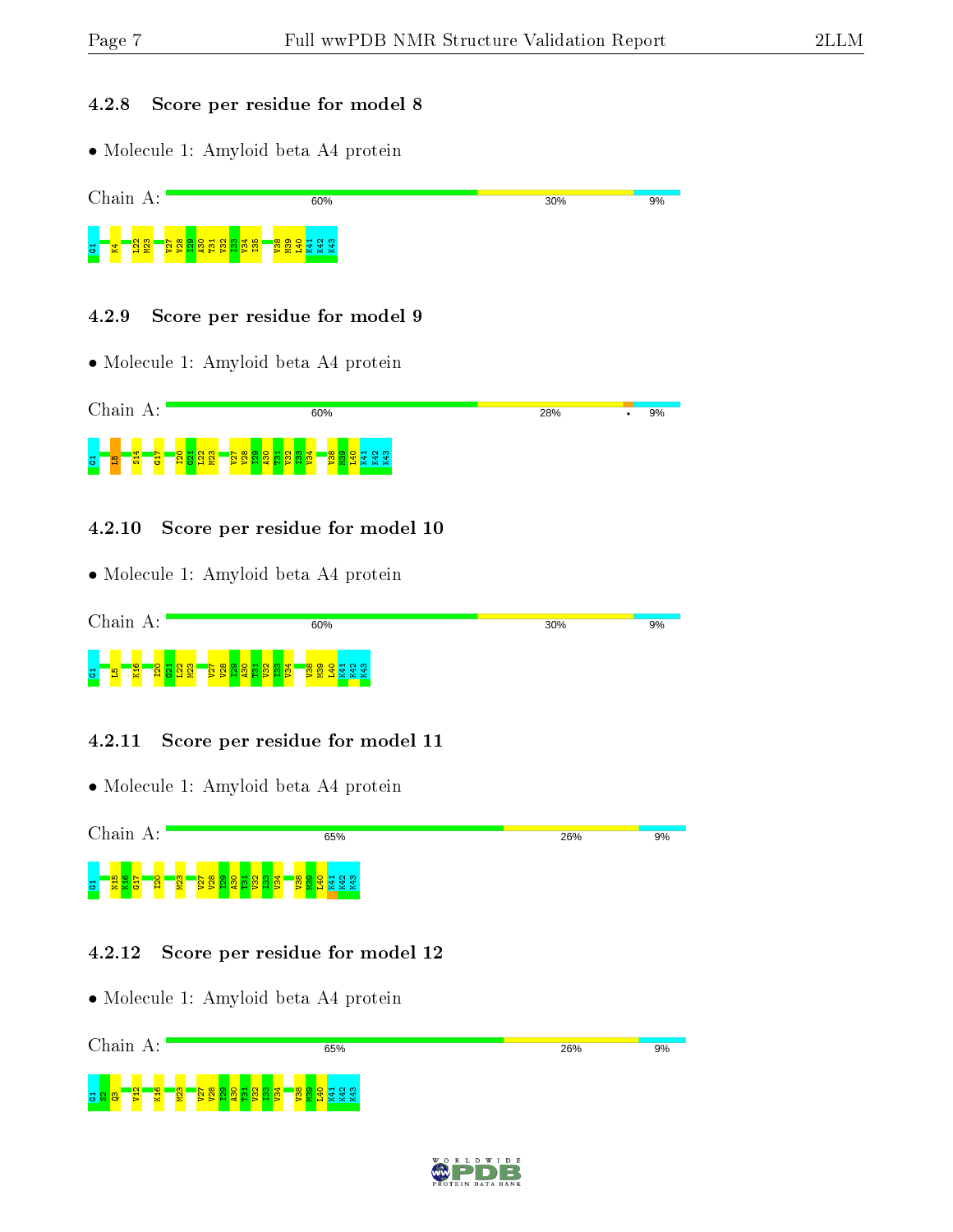#### 4.2.13 Score per residue for model 13

• Molecule 1: Amyloid beta A4 protein



#### 4.2.14 Score per residue for model 14

• Molecule 1: Amyloid beta A4 protein



#### 4.2.15 Score per residue for model 15

• Molecule 1: Amyloid beta A4 protein



#### 4.2.16 Score per residue for model 16

• Molecule 1: Amyloid beta A4 protein

Chain A: 53% 35%  $\frac{9\%}{ }$ g <mark>– 2</mark>998 v  $\frac{8}{2}$  $\frac{1}{2}$  $\frac{8}{4}$  $\frac{9}{11}$ I20  $\frac{1}{2}$  $\frac{22}{2}$  $\frac{2}{2}$ V27  $\frac{8}{2}$  $\frac{1}{2}$  $\frac{1}{2}$  $\frac{1}{2}$  $\frac{2}{3}$  $\frac{33}{2}$  $\frac{1}{2}$  $\frac{8}{2}$  $\frac{8}{2}$  $\frac{1}{2}$ K41 K42 K43

#### 4.2.17 Score per residue for model 17



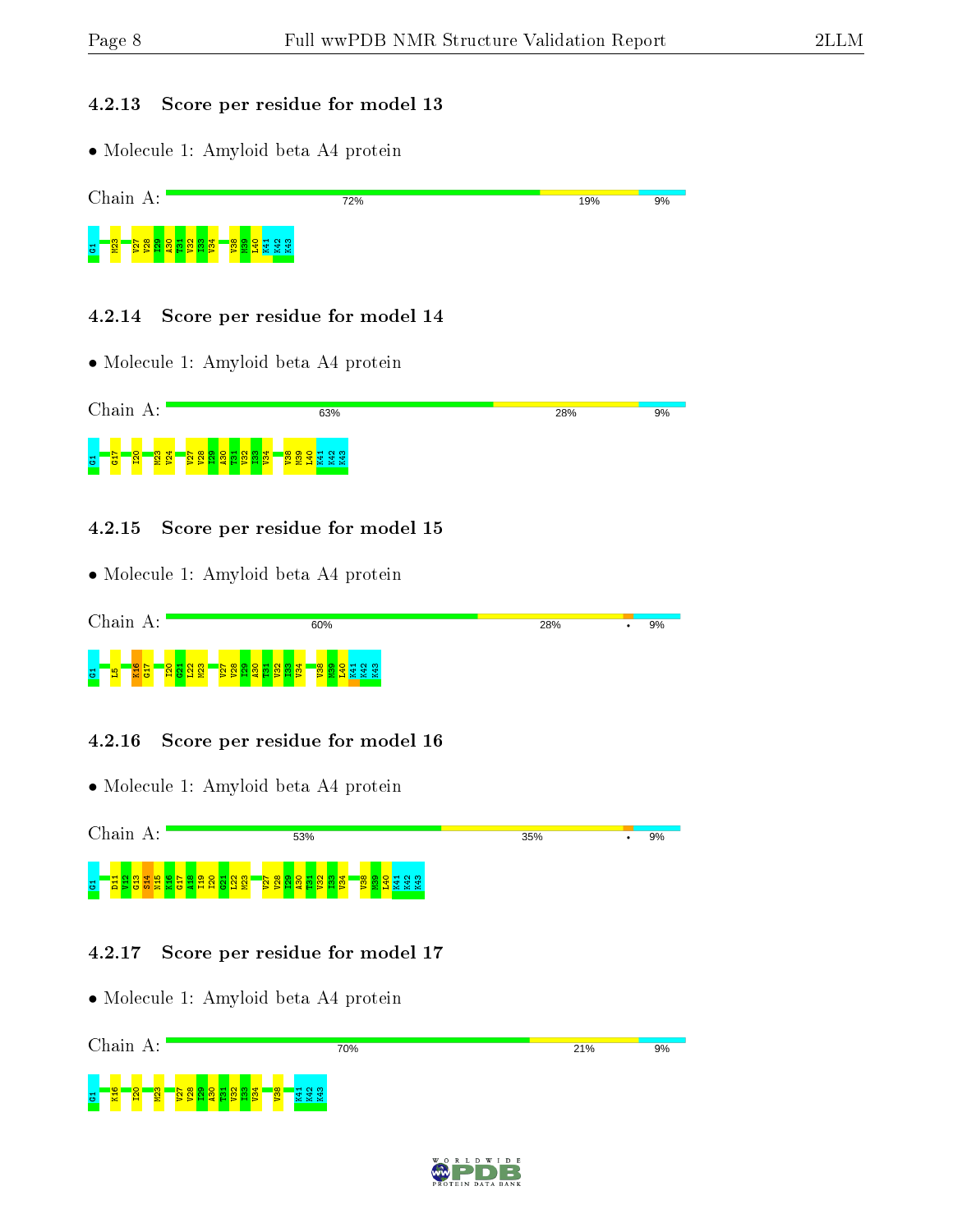#### 4.2.18 Score per residue for model 18

• Molecule 1: Amyloid beta A4 protein



#### 4.2.19 Score per residue for model 19

• Molecule 1: Amyloid beta A4 protein



#### 4.2.20 Score per residue for model 20

| Chain<br>А:                                                      | 65%    | 26% | 9% |
|------------------------------------------------------------------|--------|-----|----|
| ¢<br>$\frac{8}{3}$ និ<br><b>N</b><br>÷<br>5<br>Ŝ.<br>e<br>-<br>Σ | ÷<br>≃ |     |    |

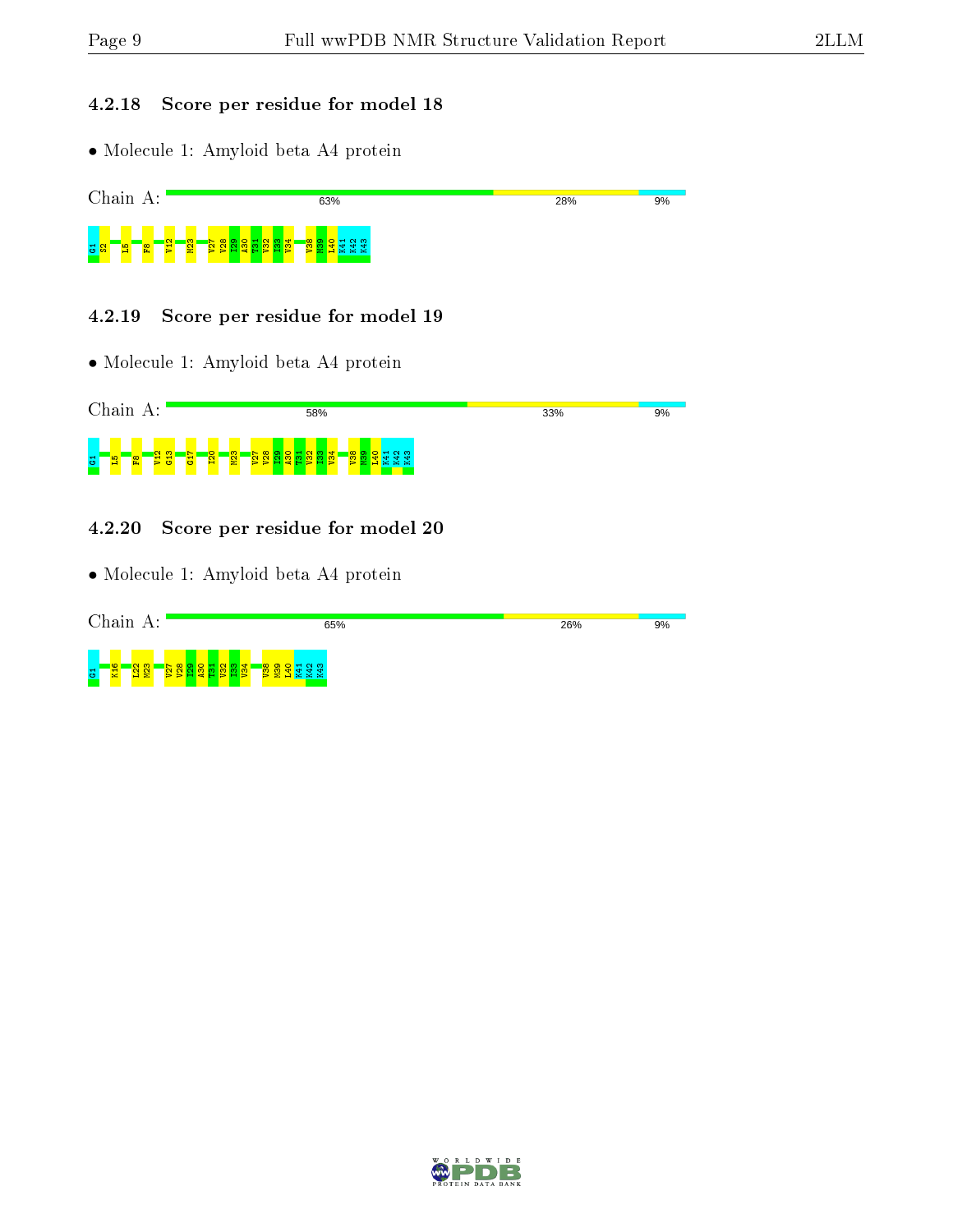# 5 Refinement protocol and experimental data overview  $\binom{1}{k}$

The models were refined using the following method: *simulated annealing*.

Of the 20 calculated structures, 20 were deposited, based on the following criterion: structures with the least restraint violations.

The following table shows the software used for structure solution, optimisation and refinement.

| Software name | Classification        | Version |
|---------------|-----------------------|---------|
| <b>CYANA</b>  | structure solution    | 21      |
| <b>CYANA</b>  | refinement            | 21      |
| Molmol        | geometry optimization |         |
| $TALOS+$      | refinement            |         |
| $TALOS+$      | structure solution    |         |

The following table shows chemical shift validation statistics as aggregates over all chemical shift files. Detailed validation can be found in section [7](#page-13-0) of this report.

| Chemical shift file(s)                       | input cs.cif |
|----------------------------------------------|--------------|
| Number of chemical shift lists               |              |
| Total number of shifts                       | 455          |
| Number of shifts mapped to atoms             | 455          |
| Number of unparsed shifts                    |              |
| Number of shifts with mapping errors         |              |
| Number of shifts with mapping warnings       |              |
| Assignment completeness (well-defined parts) |              |

No validations of the models with respect to experimental NMR restraints is performed at this time.

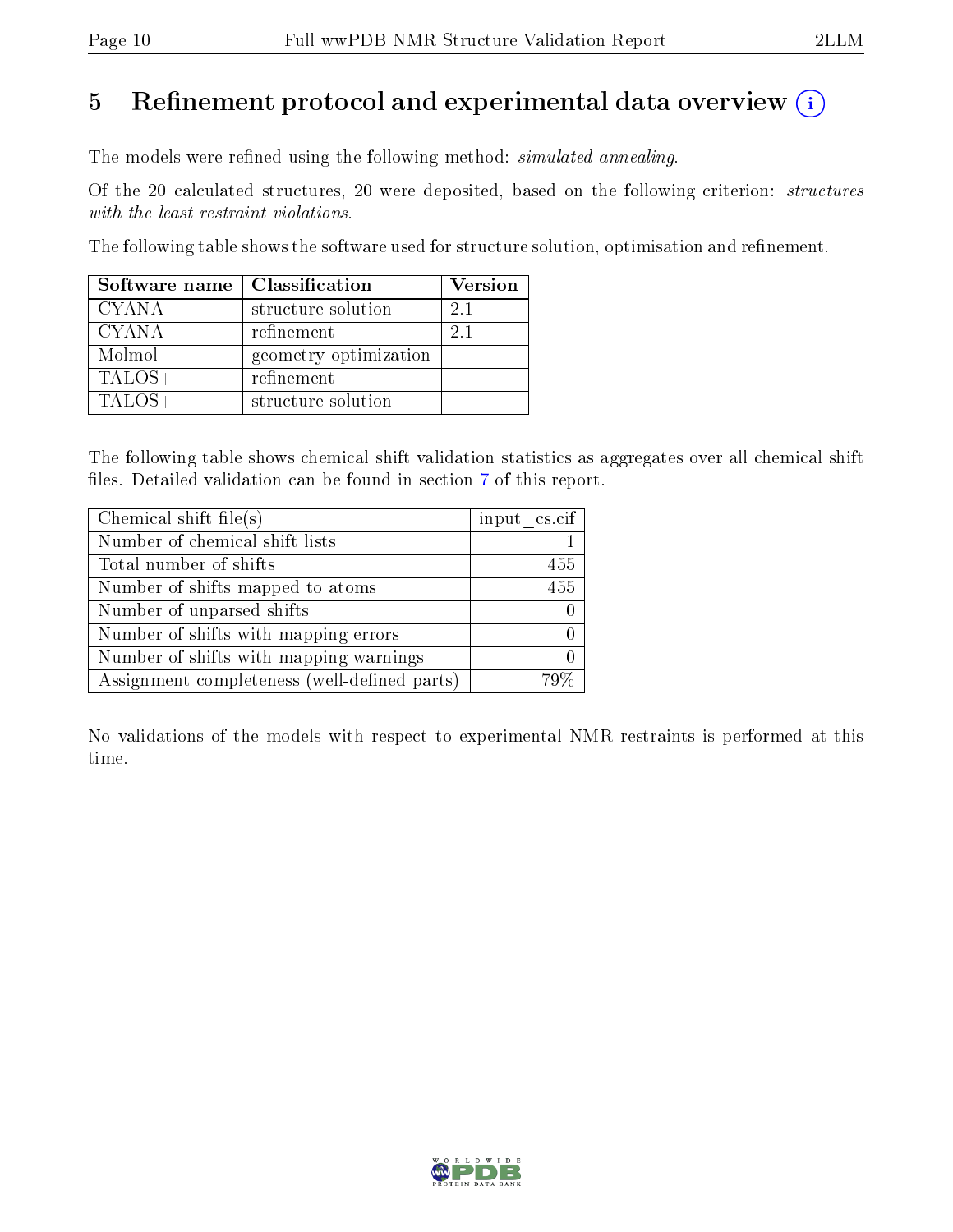# 6 Model quality  $(i)$

# 6.1 Standard geometry  $(i)$

There are no covalent bond-length or bond-angle outliers.

There are no bond-length outliers.

There are no bond-angle outliers.

There are no chirality outliers.

There are no planarity outliers.

# 6.2 Too-close contacts  $(i)$

In the following table, the Non-H and H(model) columns list the number of non-hydrogen atoms and hydrogen atoms in each chain respectively. The H(added) column lists the number of hydrogen atoms added and optimized by MolProbity. The Clashes column lists the number of clashes averaged over the ensemble.

|  |      | Mol   Chain   Non-H   H(model)   H(added)   Clashes |      |     |
|--|------|-----------------------------------------------------|------|-----|
|  | 279. | 280                                                 |      |     |
|  | 5580 | 5600                                                | 6220 | 102 |

The all-atom clashscore is defined as the number of clashes found per 1000 atoms (including hydrogen atoms). The all-atom clashscore for this structure is 9.

| Atom-1             | $\boldsymbol{\mathrm{Atom}\text{-}2}$ | $Clash(\AA)$ | Distance(A) | Models |                |
|--------------------|---------------------------------------|--------------|-------------|--------|----------------|
|                    |                                       |              |             | Worst  | Total          |
| 1:A:30:ALA:O       | 1: A:34: VAL:HG23                     | 0.61         | 1.96        | 12     | 20             |
| 1: A:28:VAL:O      | 1: A:32: VAL:HG23                     | 0.60         | 1.96        | 17     | 20             |
| 1: A:8: PHE:O      | 1:A:12:VAL:HG22                       | 0.58         | 1.99        | 4      | $\overline{2}$ |
| 1:A:17:GLY:HA2     | 1: A:20: ILE: HD12                    | 0.57         | 1.77        | 9      | 8              |
| 1: A:34:VAL:O      | 1: A:38: VAL:HG23                     | 0.56         | 2.01        | 6      | 20             |
| 1: A:8: PHE:O      | 1: A:12: VAL: HG12                    | 0.55         | 2.01        | 7      | $\mathbf{1}$   |
| 1: A:23:MET:O      | 1:A:27:VAL:HG23                       | 0.51         | 2.05        | 6      | 20             |
| 1: A: 5: LEU: O    | 1: A: 5: LEU: HD23                    | 0.50         | 2.07        | 10     | 1              |
| 1: A: 16: LYS: NZ  | 1: A:20: ILE: HDI1                    | 0.45         | 2.27        | 15     | 1              |
| 1: A:31:THR:HG22   | 1: A:35: ILE: HDI1                    | 0.45         | 1.88        | 8      | $\mathbf{1}$   |
| 1: A:31:THR:HG22   | 1: A:35: ILE: CD1                     | 0.44         | 2.42        | 8      | 1              |
| 1: A: 5: LEU: HD23 | 1: A: 5: LEU: O                       | 0.44         | 2.13        | 15     | 1              |
| 1: A: 16: LYS: O   | 1: A:20: ILE: HD12                    | 0.43         | 2.13        | 17     | $\overline{2}$ |
| 1: A:8:PHE: CZ     | 1: A:12: VAL:HG21                     | 0.43         | 2.49        | 18     | 1              |

All unique clashes are listed below, sorted by their clash magnitude.

Continued on next page...

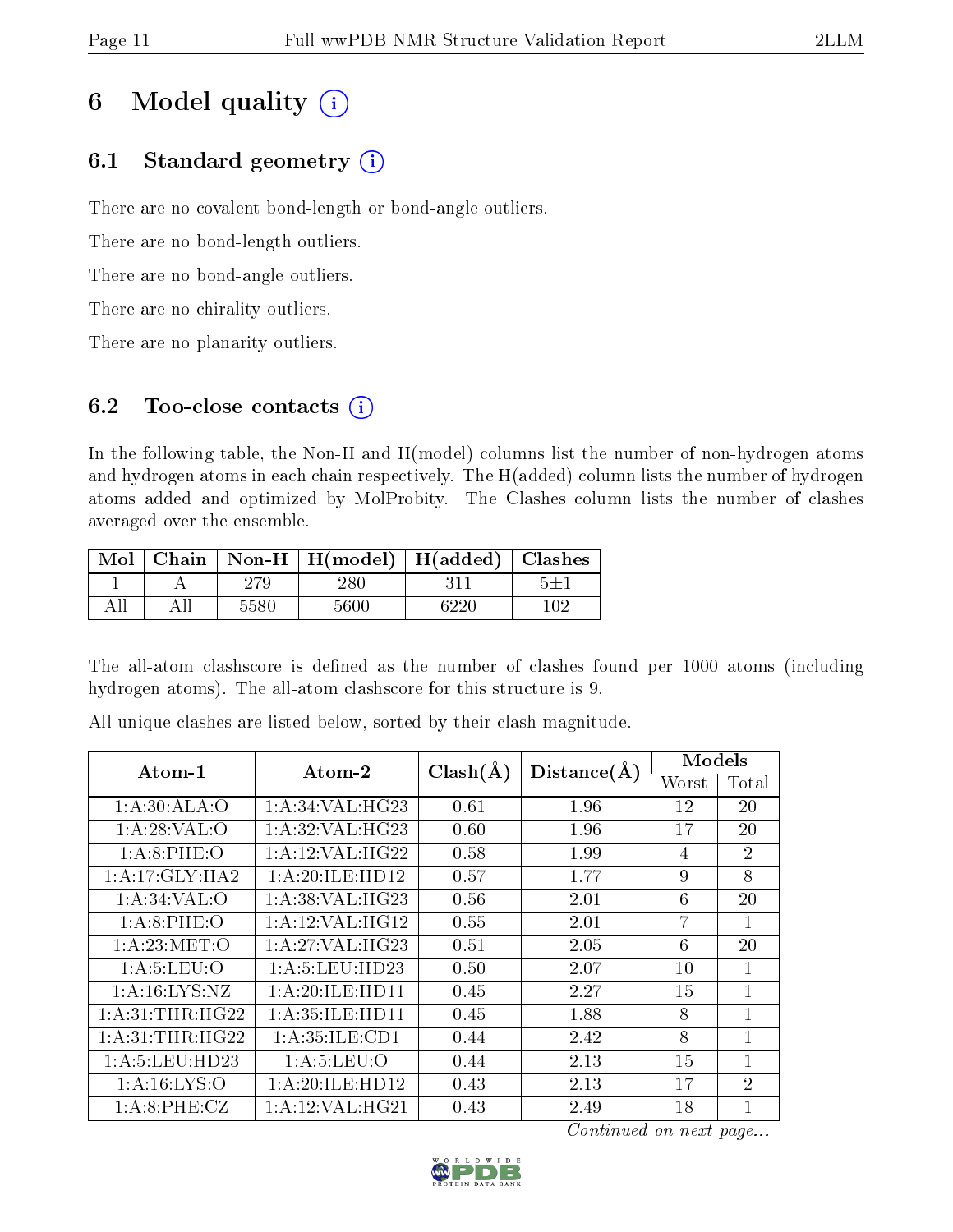| Atom-1                               | Atom-2                    | $Clash(\AA)$ | Distance(A) | Models |       |
|--------------------------------------|---------------------------|--------------|-------------|--------|-------|
|                                      |                           |              |             | Worst  | Total |
| 1: A: 5: LELI: O                     | $1: A: 5: L \to H \to 13$ | 0.41         | 2.16        |        |       |
| $1:A:14:SER:H\overline{A}$           | 1: A:19: ILE:HD11         | 0.41         | 1.93        | 16     |       |
| $1:$ A $:$ 20 $\cdot$ II F $\cdot$ C | 1:A:24:VAL:HG23           | 0.40         | 2.16        |        |       |

Continued from previous page...

## 6.3 Torsion angles  $(i)$

#### 6.3.1 Protein backbone (i)

In the following table, the Percentiles column shows the percent Ramachandran outliers of the chain as a percentile score with respect to all PDB entries followed by that with respect to all NMR entries. The Analysed column shows the number of residues for which the backbone conformation was analysed and the total number of residues.

| Mol | Chain | Analysed        | Favoured           | Allowed           | <b>Outliers</b>         |    | Percentiles |
|-----|-------|-----------------|--------------------|-------------------|-------------------------|----|-------------|
|     |       | $39/43(91\%)$   | $35\pm2(90\pm4\%)$ | $13\pm2(9\pm4\%)$ | $1 \pm 1$ $(1 \pm 2\%)$ |    | 63          |
| All |       | $780/860(91\%)$ | $702(90\%)$        | 68 (9%)           | $10(1\%)$               | 16 | 63          |

All 5 unique Ramachandran outliers are listed below. They are sorted by the frequency of occurrence in the ensemble.

| Mol   Chain   Res |    | Type       | Models (Total) |
|-------------------|----|------------|----------------|
|                   | 14 | <b>SER</b> |                |
|                   | 13 | GLY        |                |
|                   |    | <b>GLN</b> |                |
|                   | 16 | <b>LYS</b> |                |
|                   | 19 |            |                |

#### 6.3.2 Protein sidechains  $\hat{1}$

In the following table, the Percentiles column shows the percent sidechain outliers of the chain as a percentile score with respect to all PDB entries followed by that with respect to all NMR entries. The Analysed column shows the number of residues for which the sidechain conformation was analysed and the total number of residues.

| Mol | Chain | Analysed        | Rotameric          | <b>Outliers</b>  | Percentiles            |
|-----|-------|-----------------|--------------------|------------------|------------------------|
|     |       | $31/34(91\%)$   | $29\pm1(93\pm4\%)$ | $2\pm1(7\pm4\%)$ | $\vert 17 \vert$<br>65 |
| All | All   | $620/680(91\%)$ | 574 (93\%)         | 46 $(7%)$        | 65                     |

All 12 unique residues with a non-rotameric sidechain are listed below. They are sorted by the

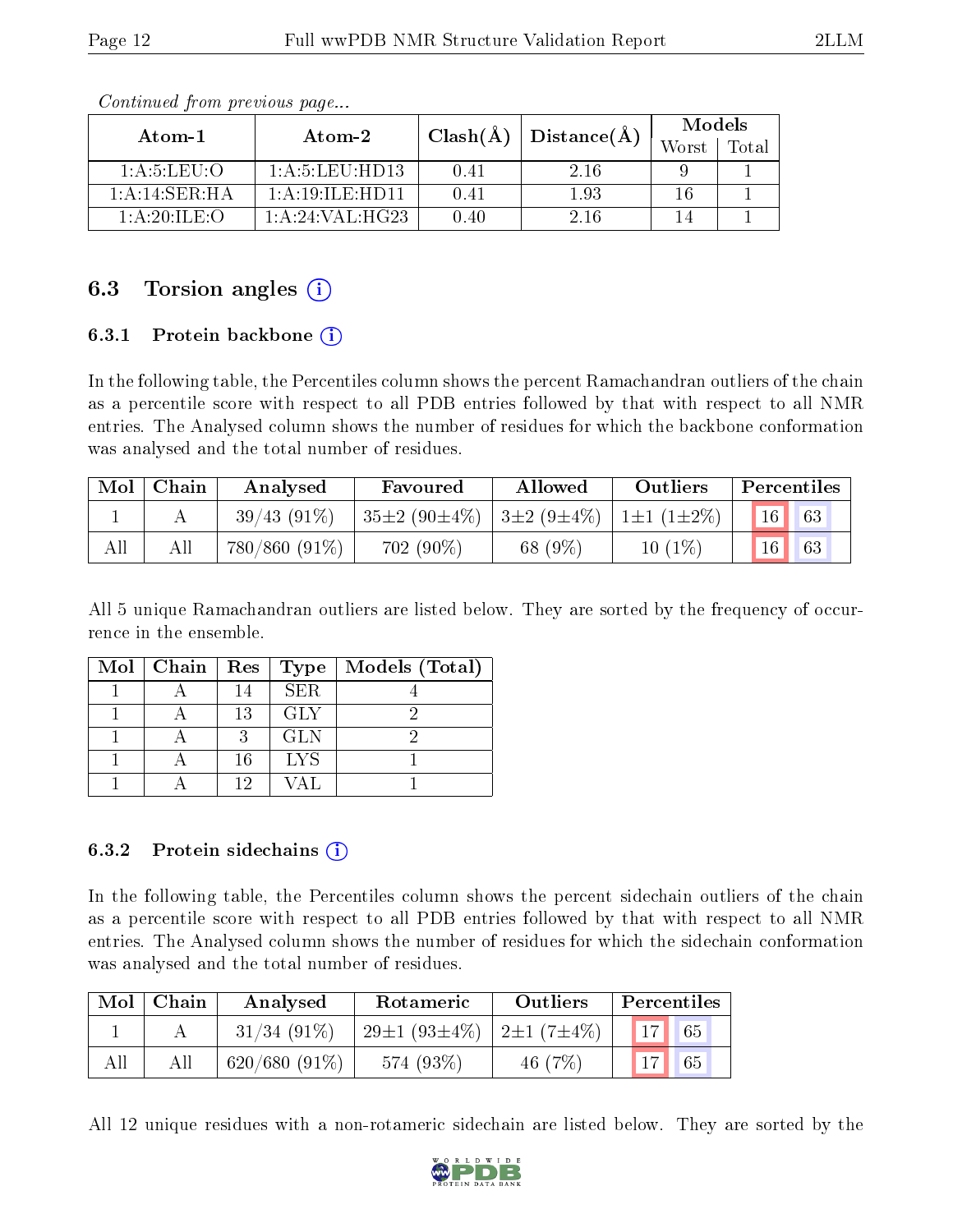| Mol          | Chain | Res            | <b>Type</b>  | Models (Total) |
|--------------|-------|----------------|--------------|----------------|
| 1            | А     | 40             | LEU          | 13             |
| 1            | А     | 22             | LEU          | 11             |
| 1            | А     | 39             | MET          | 4              |
| 1            | А     | 5              | LEU          | 4              |
| $\mathbf{1}$ | А     | 15             | <b>ASN</b>   | 3              |
| 1            | А     | 16             | <b>LYS</b>   | 3              |
| 1            | А     | 3              | <b>GLN</b>   | $\overline{2}$ |
| 1            | А     | 4              | <b>LYS</b>   | $\overline{2}$ |
| 1            | А     | $\overline{2}$ | <b>SER</b>   | 1              |
| 1            | А     | 10             | GLU          | 1              |
| 1            | А     | 11             | $_{\rm ASP}$ | 1              |
| 1            |       | 14             | ${\rm SER}$  | 1              |

frequency of occurrence in the ensemble.

#### 6.3.3 RNA (i)

There are no RNA molecules in this entry.

### 6.4 Non-standard residues in protein, DNA, RNA chains  $(i)$

There are no non-standard protein/DNA/RNA residues in this entry.

### 6.5 Carbohydrates  $(i)$

There are no carbohydrates in this entry.

### 6.6 Ligand geometry  $(i)$

There are no ligands in this entry.

## 6.7 [O](https://www.wwpdb.org/validation/2017/NMRValidationReportHelp#nonstandard_residues_and_ligands)ther polymers  $(i)$

There are no such molecules in this entry.

## 6.8 Polymer linkage issues (i)

There are no chain breaks in this entry.

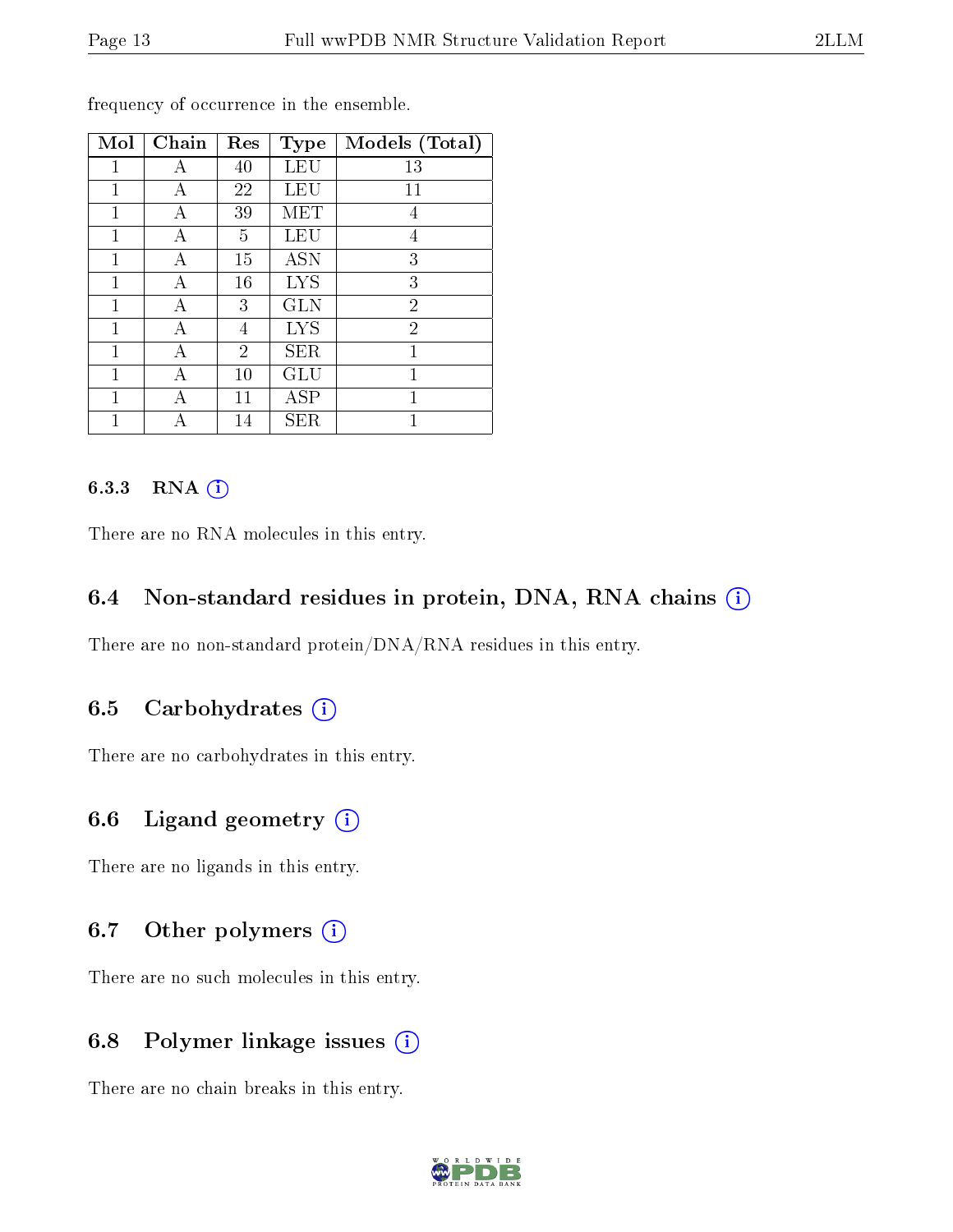# <span id="page-13-0"></span>7 Chemical shift validation  $\left( \begin{array}{c} \overline{1} \end{array} \right)$

The completeness of assignment taking into account all chemical shift lists is 79% for the welldefined parts and 78% for the entire structure.

## 7.1 Chemical shift list 1

File name: input\_cs.cif

Chemical shift list name: *assigned\_chem\_shift\_list\_1* 

## 7.1.1 Bookkeeping (i)

The following table shows the results of parsing the chemical shift list and reports the number of nuclei with statistically unusual chemical shifts.

| Total number of shifts                  | 455 |
|-----------------------------------------|-----|
| Number of shifts mapped to atoms        | 455 |
| Number of unparsed shifts               |     |
| Number of shifts with mapping errors    |     |
| Number of shifts with mapping warnings  |     |
| Number of shift outliers (ShiftChecker) |     |

### 7.1.2 Chemical shift referencing  $(i)$

The following table shows the suggested chemical shift referencing corrections.

| <b>Nucleus</b>      |    | $\#$ values   Correction $\pm$ precision, ppm | Suggested action         |
|---------------------|----|-----------------------------------------------|--------------------------|
| ${}^{13}C_{\alpha}$ | 43 | $1.48 \pm 0.54$                               | Should be applied        |
| ${}^{13}C_{\beta}$  | 35 | $2.76 \pm 0.16$                               | Should be applied        |
| $13\text{C}$        |    |                                               | None (insufficient data) |
| $15\,\mathrm{N}$    |    | $1.00 \pm 0.35$                               | Should be applied        |

### 7.1.3 Completeness of resonance assignments  $(i)$

The following table shows the completeness of the chemical shift assignments for the well-defined regions of the structure. The overall completeness is 79%, i.e. 347 atoms were assigned a chemical shift out of a possible 438. 9 out of 12 assigned methyl groups (LEU and VAL) were assigned stereospecifically.

|           | Total                                   | $^1$ H             | $13\Omega$    | 15 <sub>N</sub> |
|-----------|-----------------------------------------|--------------------|---------------|-----------------|
| Backbone  | $^+$ 156/195 (80%) $\parallel$          | $-78/78$ $(100\%)$ | $39/78(50\%)$ | $39/39(100\%)$  |
| Sidechain | $187/225$ $(83\%)$   $104/126$ $(83\%)$ |                    | 81/95(85%)    | $2/4$ (50%)     |

Continued on next page...